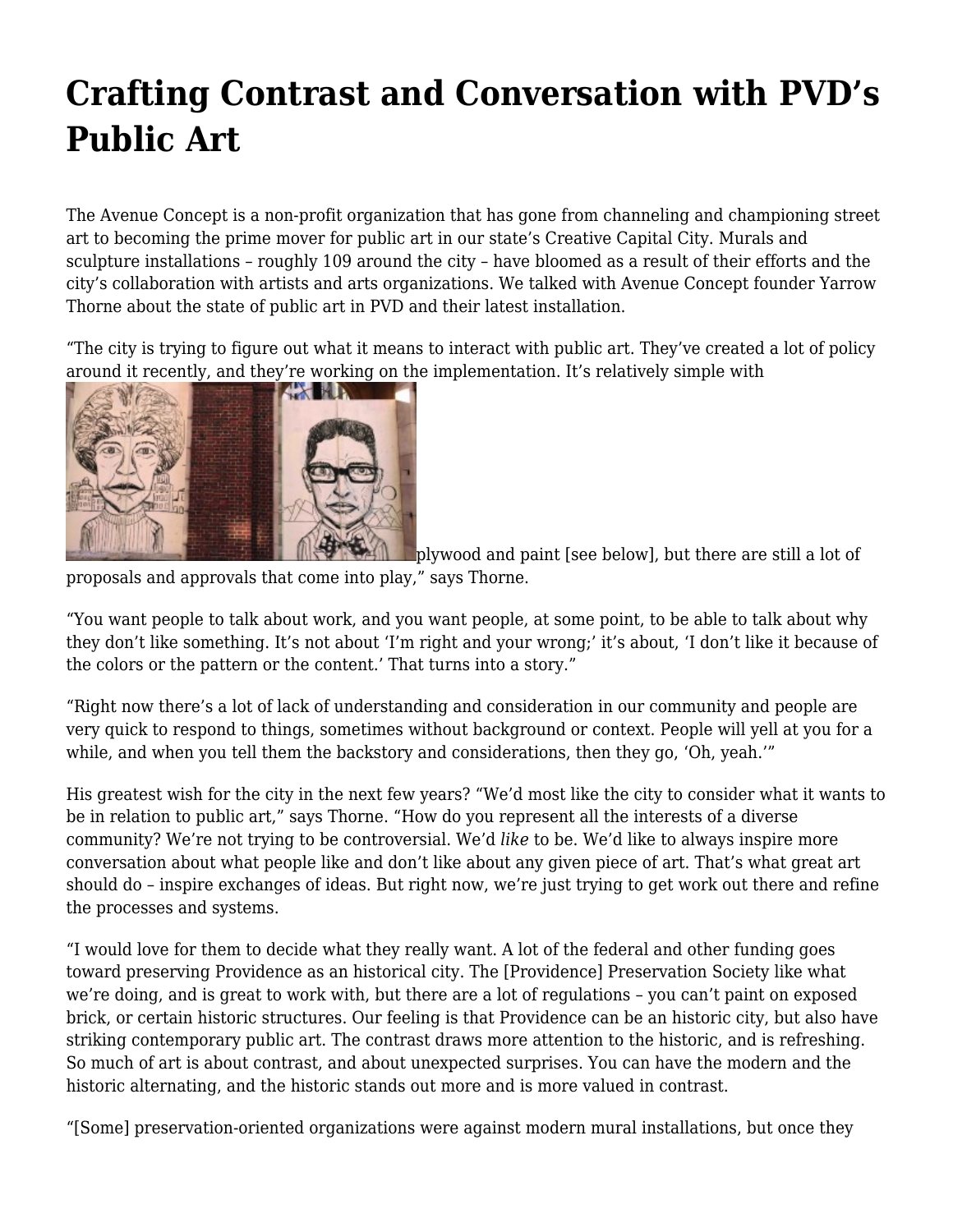were up we've been having great conversations about how, with these pieces, there's contrast. It makes the historic aspect of the city stand out more. And it brings some people into downtown who might otherwise not have gone, and they experience both sides. You want things to stand out. If there's a bright blue wall all of a sudden, maybe you notice the granite and the historic detail of the building next to it that much more, because now it's not all the same. We don't need to compromise the historic – there are plenty of buildings downtown that are cinderblock or stucco or plywood or whatever, that are not historic or brick."



The Avenue's latest installation is an example of living city art, modernism taking advantage of available space. The artist is Bert Crenca, the founder of AS220. Says Thorne, "He's started his installation downtown this morning [Sep 1]. It's a way for us to work with a local artist and help them expand out of the studio and into the public sphere. Two years ago it was II [] and he discovered paint chips and created a whole new body of work. Last year it was Forest [] and he brought to life a series of 3D painted sidewalks in the Mount Pleasant neighborhood and created a set of boxes that have since been incorporated into the curricula at RISD. This year, Bert is using paint markers and found items, graffiti and street art techniques to bring his doodles to much larger-than-life installations. The paint markers are a new technology that allows the paint to flow more evenly than with a brush, but last much longer than a sharpie or traditional marker. Just like working with paint, you can layer it and paint over things, but you have a lot more control and can move faster. He blocked out two full, 12-foot-high figures today. It's going to be five figures on five panels. His body of work right now is about all the different people in the world and their different backgrounds – they're not portraits of people, they're interpretations of how people think of other types of people in the world … He has a robot, a lot of patterns and accessories. It's hard to explain until you go see it. It's been a lot of fun for me working with Bert. And with the other local artists we've engaged with - I learn a lot, they end up pushing their boundaries